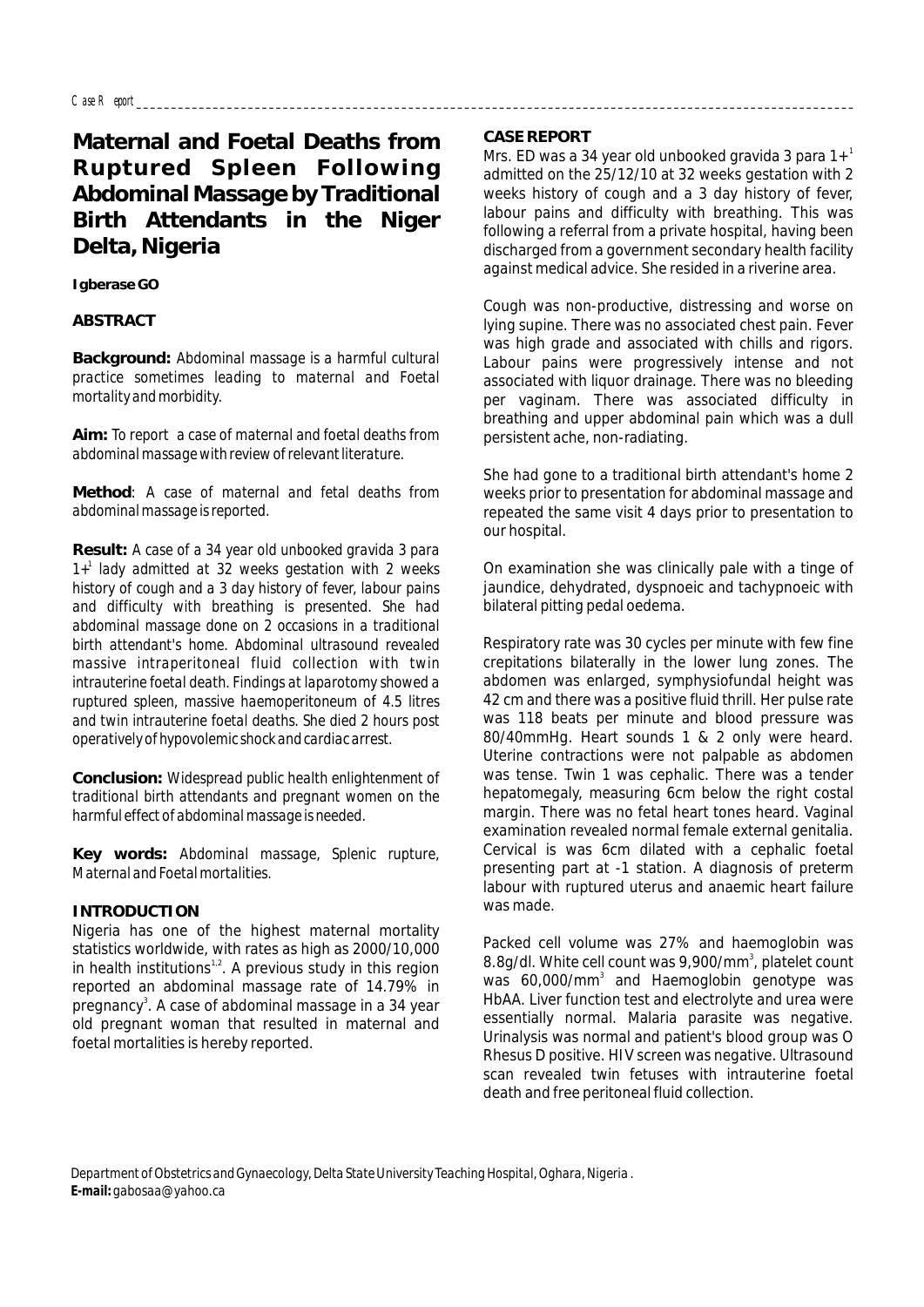She was transfused with a unit of fresh whole blood and also received 500mls of normal saline with intravenous frusemide. Oxygen was administered continuously by face mask and parenteral broad spectrum antibiotics were given. She was catheterized and urinary output was adequate. She was taken for surgery after stabilization.

With the patient under general anaesthesia, routine cleaning and draping done and the peritoneal cavity was accessed via a midline subumbilical incision with normal, twin fresh still births were delivered from the uterus via a lower segment transverse incision. There was a large slab of haematoma covering the spleen. taking the shape of the spleen and multiple lacerations seen on the medial surface of the spleen. Haemoperitoneum was sucked out and a splenectomy was done. Haemostasis was secured. The uterine incision closed also. Peritoneal lavage was done and abdomen closed with interrupted nylon 3/0 to skin. She was further transfused with 2 units of available blood. She died 2 hours after surgery from hypovolaemic shock and cardiac arrest.

extension to the epigastrium, 4.5 liters of clotted and altered blood was found in the peritoneum, uterus was intact, fallopian tubes and ovaries were apparently

**Figure I. Picture showing multiple lacerations on spleen.**



#### **DISCUSSION**

Maternal and perinatal mortality and morbidity still occurs in alarming proportion in developing  $countries^{1,2,4}$ . Maternal mortality is an important indicator of the risks of pregnancy and childbirth, the status of women, and the effectiveness of a health care system. Although maternal mortality rates are lower now than in the past in the developed world, they continue to be a public health concern globally<sup>5</sup>. Among the multitude of causes, poor health seeking behaviour and harmful traditional practices as occurred in this patient are causes. Harmful cultural practices among women of reproductive age occurs commonly in Nigeria<sup>3,5</sup>. This is a rare case of abdominal massage leading to maternal and foetal wastages. Very few studies have been done on the harmful effects of

**Figure II. Picture showing intact uterus.**



abdominal massage in pregnancy $35$ . Though there are no exact statistics on abdominal massage in pregnancy in the Niger Delta region, practical experience by the author has shown that it is highly prevalent among booked and unbooked women in this region. One study in this region showed a maternal mortality rate of 4.76% while the perinatal mortality rate was  $14.29\%$ <sup>3</sup>. Majority of deliveries takes place in rural areas, in the homes of traditional birth attendants and consequently maternal deaths are commoner also in rural Nigeria<sup>7</sup>.

Unbooked status is a risk factor for maternal mortality in Nigeria<sup>1,2</sup>. Mrs ED was unbooked and only visited the hospital when she developed complication from abdominal massage. She presented late to our centre where she would have been salvaged if she had presented early. The diagnosis of twin gestation was